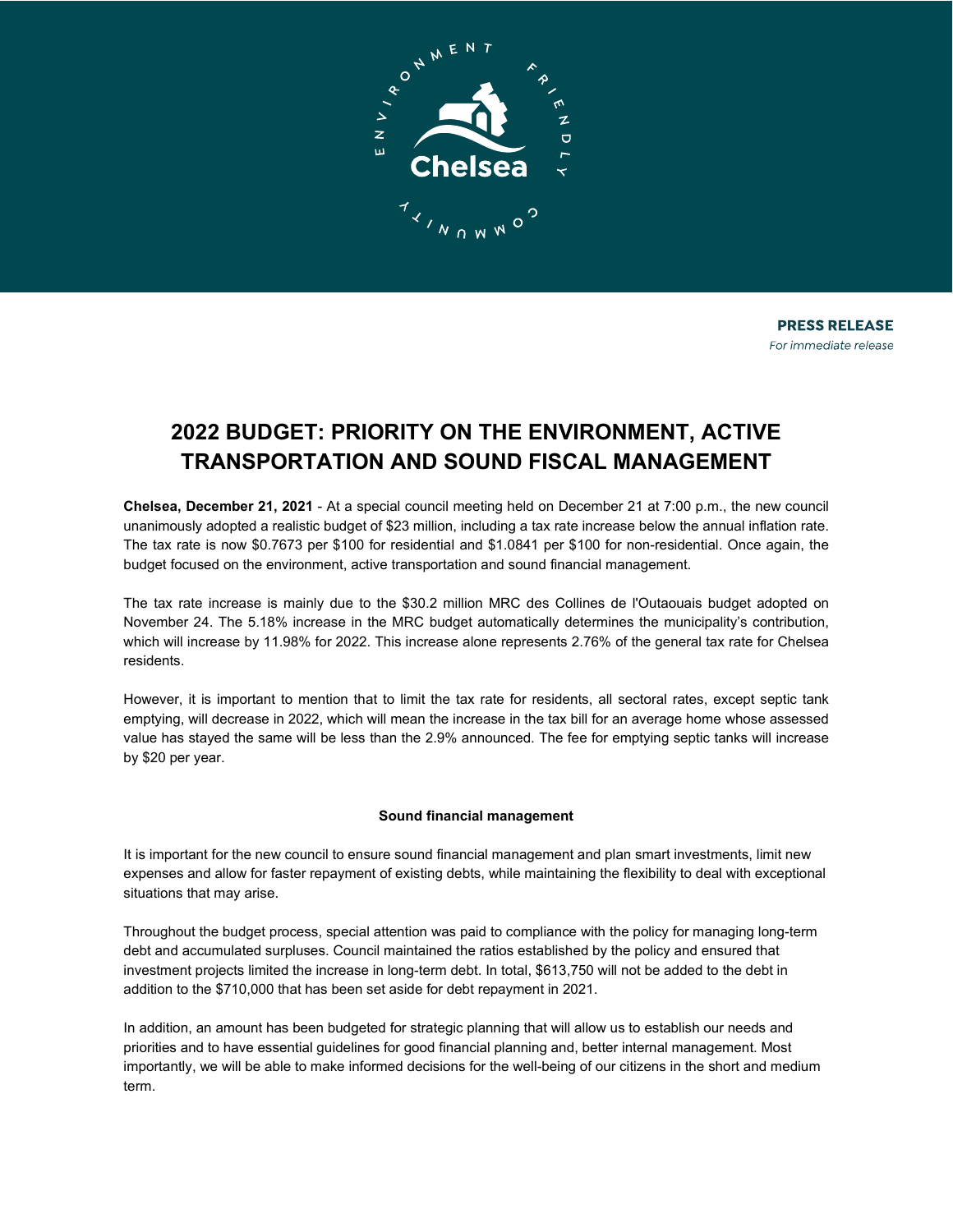

**PRESS RELEASE** For immediate release

#### **Investments in environment and active transportation**

#### **Highlights**

- Environmental characterization study of the banks of the Gatineau River \$18,500
- Purchase of multi-functional probes to continue studies and monitoring of the water quality of the Gatineau River and the three lakes in Chelsea - \$20,000
- Road deterioration study and master plan for the Centre-Village stormwater system \$95,000
- Safety study on Route 105 at the intersection of Cross Loop and St-Clement Roads \$10,000
- Creation of a new conditional use by-law \$10,400
- Improvement of public consultations on environment and urbanism \$10,000
- Creation of a special urban planning program for the Farm Point sector \$10,000
- Re-roofing of Fire Hall #3 and the Hollow Glen Community Centre \$40,000
- Municipal garage environmental characterization study \$20,000
- Speed mitigation measure \$30,000
- Investments in the creation and maintenance of several trails

The budget also includes nearly an amount of \$3.6 million (including the Quebec government portion) for debt service payments, \$7.2 million for salaries and benefits and \$3.9 million as a share to the MRC des Collines de l'Outaouais. The remainder of the budget is for the normal operations of the Municipality and the maintenance of services to citizens.

"More than a series of numbers, a municipal budget is the realization of a vision and direction for the municipality. A municipal budget is the result of reflection and analysis among elected officials and the management team. A municipal budget is about balancing investments, infrastructure maintenance, services for residents and our citizens' ability to pay. This budget sets the stage for progress in environmental protection and active, sustainable mobility. To that end, you can expect an increase in concrete initiatives during our mandate. Pierre Guénard, Mayor.

## **Three-Year Capital Plan 2022-2023-2024**

The Three-Year Capital Plan (PTI) adopted in October by the previous Council includes long-term capital expenditures as opposed to the operating budget, which focuses on current year expenditures.